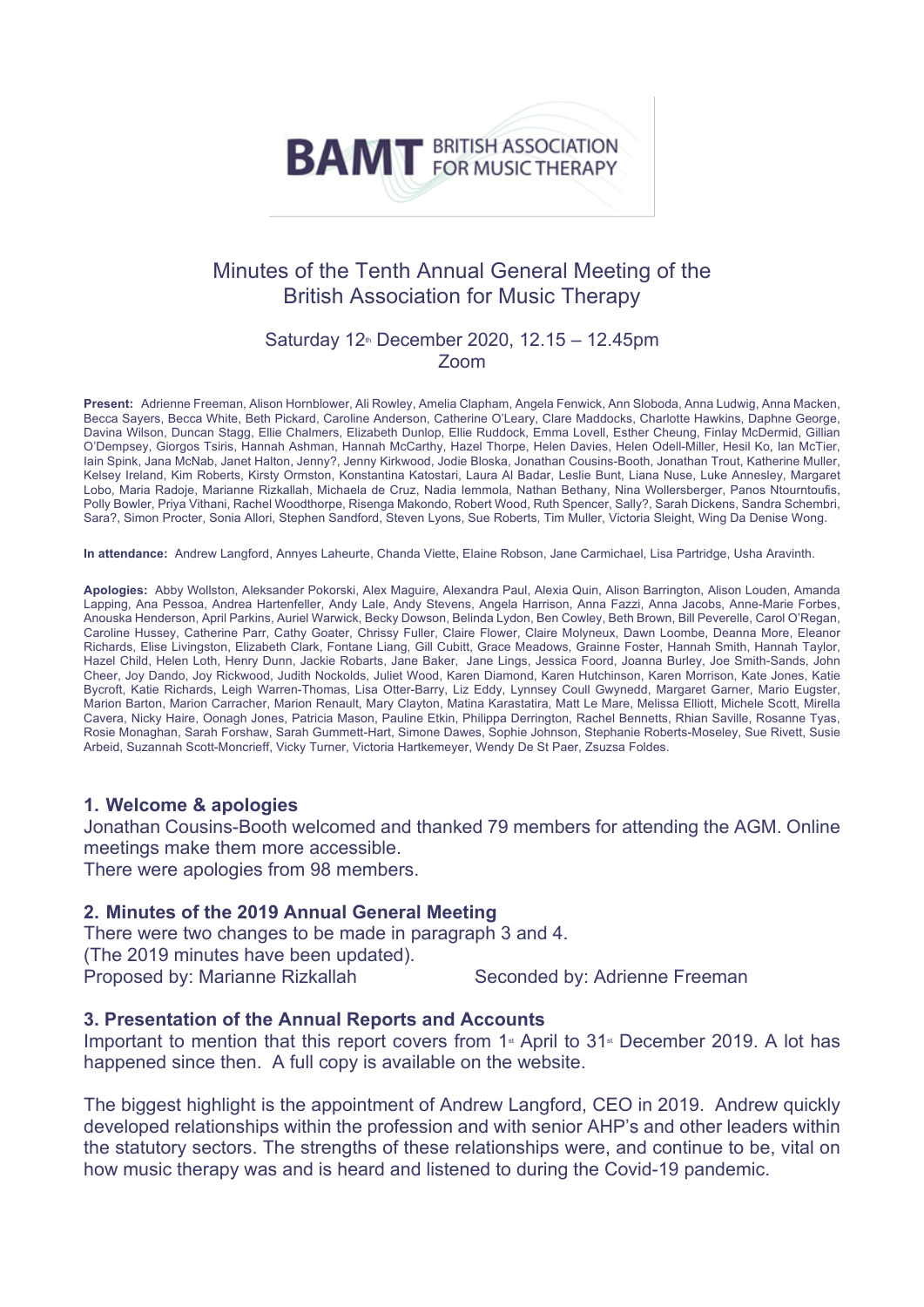He arrived into the BAMT just before what has been an extremely challenging time, and has gone above and beyond what we could have expected from him in the most difficult of circumstances. JCB expressed his personal thanks to AL.

The appointment of CEO went hand in hand with the change of focus at Board level away from operational towards strategy and governance. The Governance Committee also led a policy audit and an introduction of Code of Conduct for Trustees. Covid-19 did put a hold on this, but we are now getting back on track.

A question was raised last year regarding accessibility for students. We reduced the fee to £55.00 which has led to an increase by 126% to 93 student members.

We were also able to offer funding  $(E5,000)$  for music therapy students via our small grants scheme.

JCB would like to thank the National Association of Tangent Clubs. They provided access to 4 substantial grants to support underserved communities in the UK.

JCB handed over to Annyes Laheurte, BAMT Treasurer ALH thanked everyone for making her so welcome. The year-end has now changed from  $31$ <sup>s</sup> March to  $31$ <sup>s</sup> December. ALH explained the financial report. BAMT is in a good stable position financially. It has been a difficult year for everyone, we have done a lot of work on policies and maintaining our control for a sustainable future.

Proposed by: Polly Bowler Seconded by: Gillian O'Dempsey

### **4. Election/Re-election & resignation of Trustees**

We have four Trustees who have retired in the last year. JCB thanked as follows:

- Polly Bowler; who since joining the Board has done whatever she can to help out the profession. She has held a lot of roles within BAMT and is still giving up a substantial amount of her time to help with the Freelance Network.
- Luca Mucciaccia; our previous Treasurer, along with Usha helped to redesign the presentation finances and oversaw the closing of BAMT's trading arm.
- Julie Sutton; served the board for 9 years. Beyond these 9 years has advocated for the profession and driven forward the practice and development of music therapy throughout the world.
- Stella Compton-Dickinson; Stella joined the Board 3 years ago and through her role has promoted ethical practice, safe and effective clinical, and supported the development of robust research initiatives. Part of this work has been working with others on updating the Supervision Guidance and creating a policy on Audio Visual Guidance.

Thank you also to all the Trustees who have been on the Board, it has been a very difficult year.